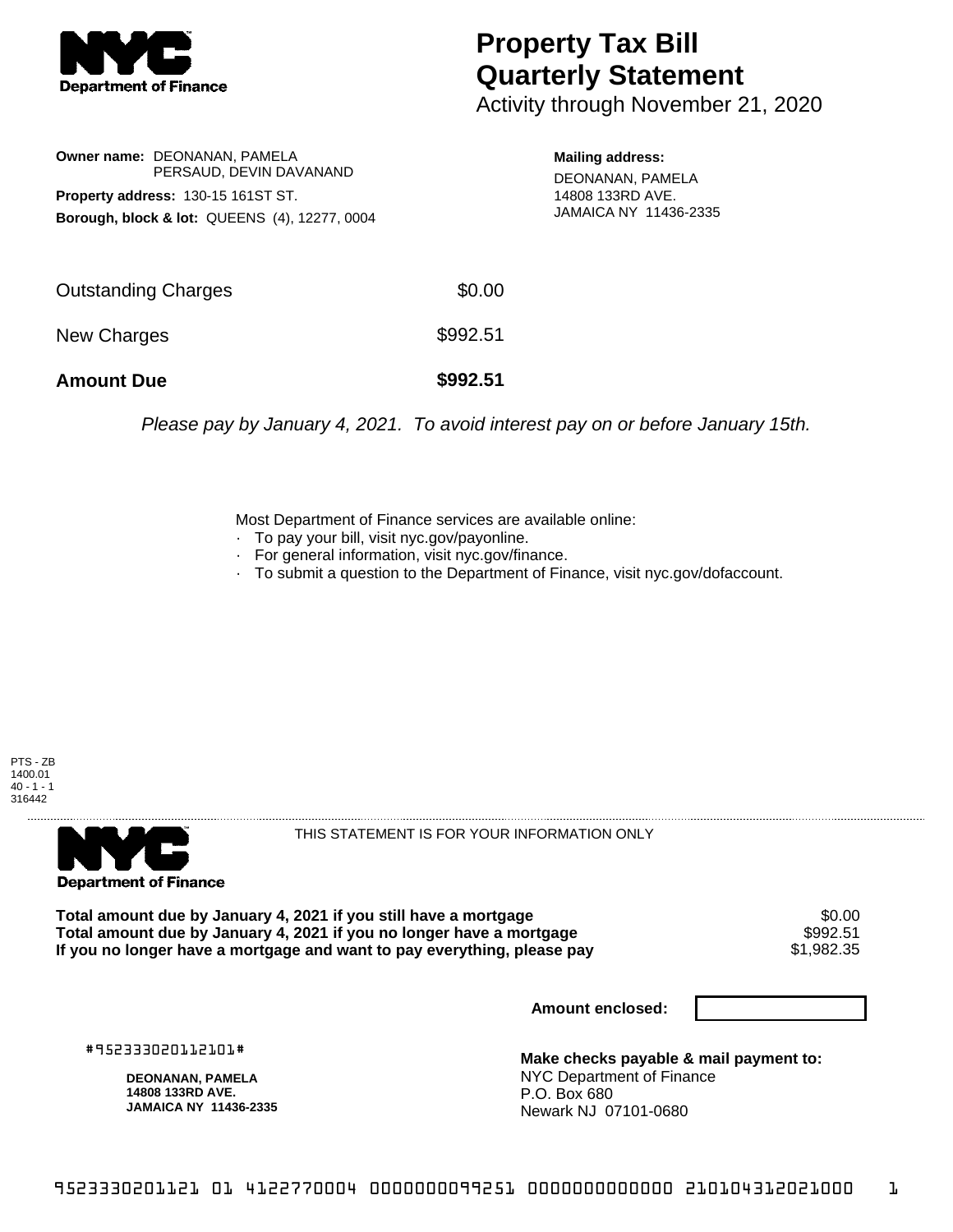

| <b>Billing Summary</b>                                            | <b>Activity Date Due Date</b> |                            | Amount                  |
|-------------------------------------------------------------------|-------------------------------|----------------------------|-------------------------|
| Outstanding charges including interest and payments               |                               |                            | \$0.00                  |
| Finance-Property Tax<br><b>Adopted Tax Rate</b>                   |                               | 01/01/2021                 | \$1,004.80<br>$$-11.58$ |
| Payment                                                           | 10/03/2020                    | Dovenmuehle Mortgage, Inc. | $$ -0.71$               |
| <b>Total amount due</b>                                           |                               |                            | \$992.51                |
| <b>Tax Year Charges Remaining</b>                                 | <b>Activity Date</b>          | Due Date                   | <b>Amount</b>           |
| Finance-Property Tax<br>Adopted Tax Rate                          |                               | 04/01/2021                 | \$1,004.80<br>$$-11.58$ |
| Total tax year charges remaining                                  |                               |                            | \$993.22                |
| If you pay everything you owe by January 4, 2021, you would save: |                               |                            | \$3.38                  |
| <b>Overpayments/Credits</b>                                       | <b>Activity Date</b>          | Due Date                   | <b>Amount</b>           |
| <b>Credit Balance</b>                                             |                               | 08/24/2020                 | $$-4,985.61$            |
| <b>Credit Applied</b>                                             | 10/03/2020                    |                            | \$4,985.61              |
|                                                                   |                               | Total credit applied       | \$4,985.61              |

**Total overpayments/credits remaining on account \$0.00**

## **Home banking payment instructions:**

- 1. **Log** into your bank or online bill pay website.
- 2. **Add** the new payee: NYC DOF Property Tax. Enter your account number, which is your boro, block and lot, as it appears here: 4-12277-0004 . You may also need to enter the address for the Department of Finance. The address is P.O. Box 680, Newark NJ 07101-0680.
- 3. **Schedule** your online payment using your checking or savings account.

## **Did Your Mailing Address Change?** If so, please visit us at **nyc.gov/changemailingaddress** or call **311.**

When you provide a check as payment, you authorize us either to use information from your check to make a one-time electronic fund

transfer from your account or to process the payment as a check transaction.